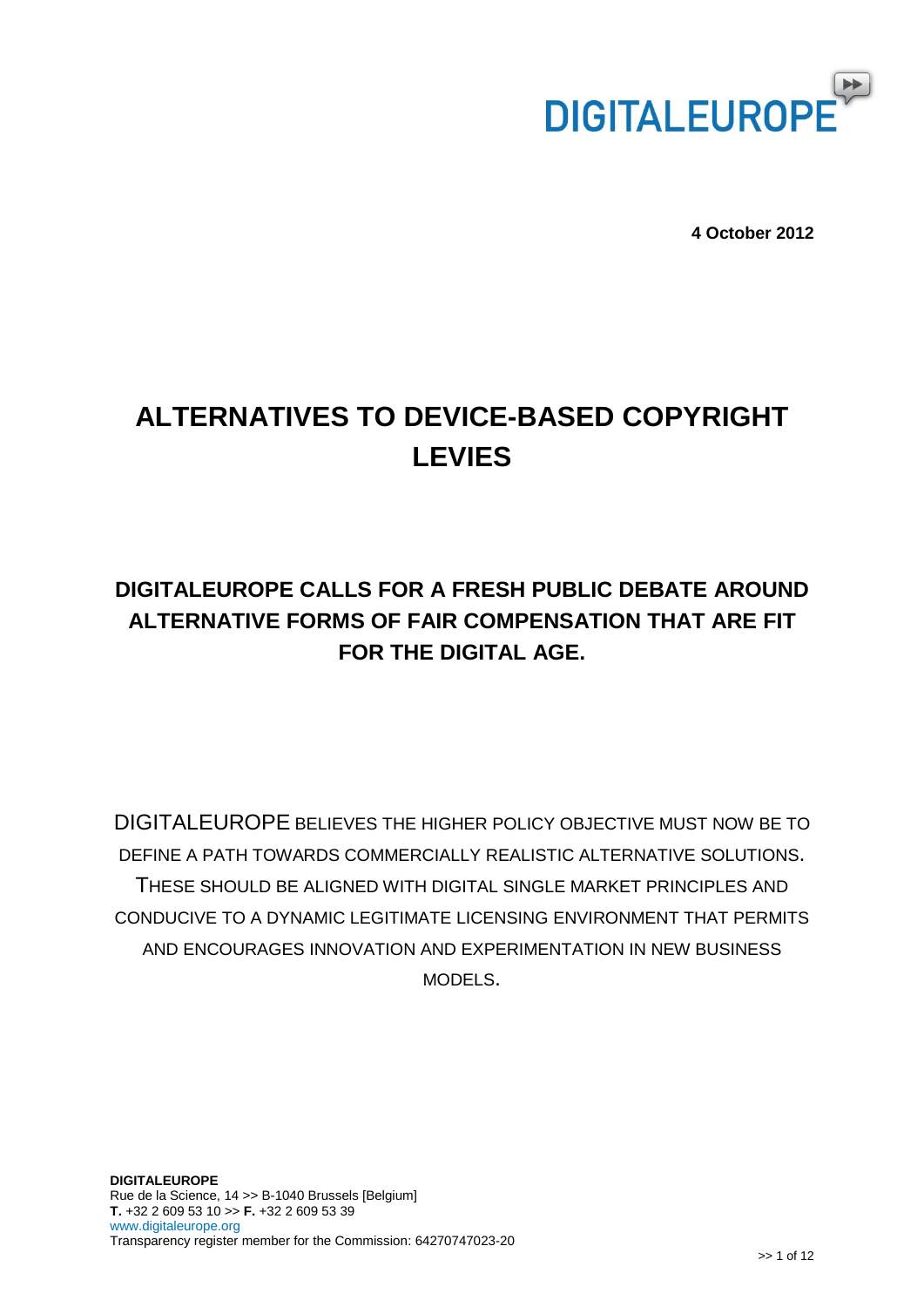

# **ALTERNATIVES TO DEVICE-BASED COPYRIGHT LEVIES**

### **1- BACKGROUND**

In many Member States collecting societies impose levies to varying extents on electronic devices such as PCs, smartphones, recording media and printing/imaging devices. A portion of the funds collected is transferred to rightsholders as fair compensation for private copying. In some countries a portion is also used for cultural subsidy purposes.

The device-based levy system is notoriously controversial. A relic designed for a by-gone analogue era, it is no longer fit for purpose in the digital economy. It causes distortions and fragmentation of the digital single market, it is impeding the development of innovative new business models for the delivery of legal (licensed) content, and it blurs the boundaries between authorised and unauthorised copies with the unfortunate consequence of encouraging piracy. Additionally the levies system is inefficient and unfair both in terms of collection and distribution. It is burdensome and costly for device manufacturers and importers to implement. European consumers are disadvantaged – generally they do not even know they are paying a levy, certainly not how much they are paying or what they are paying for. An elaboration of the case for change is set out in the Appendix. In short the levies system simply is not working, and it is beyond repair.

The reason that Member States use device-based levies as a source of funding for rightsholder organizations is not that the EU Copyright Directive (also known as the Information Society Directive) mandates it. In fact, the Directive does not mention levies at all. Several Member States had device-based systems in place already, traditionally charging levies on analogue devices such as tape recorders, faxes and copying machines. Rather than update and reform their systems when the Directive was adopted, to adapt them from the analogue to the digital world, they simply left them in place and extended them into the digital domain.

DIGITALEUROPE encourages the Commission to use its good offices<sup>1</sup> to initiate comprehensive reform, and start a process of replacing device-based levies systems with alternative forms of compensation. After so many unsuccessful attempts at EU and Member State level, we believe it will be impossible to find a standard EU-wide approach to assessing, collecting and distributing copyright levies. The technical, legal and political problems are too complex and intertwined. Alternative solutions are the only way forward.

### **2- ALTERNATIVES – A PATH TO THE FUTURE**

The EU Copyright Directive requires "fair compensation" but not a device-based copyright levy system. Given the major, ever-growing problems with the device-based levies system

<sup>&</sup>lt;u>media</u><br><sup>1</sup> For example through the ongoing Mediation process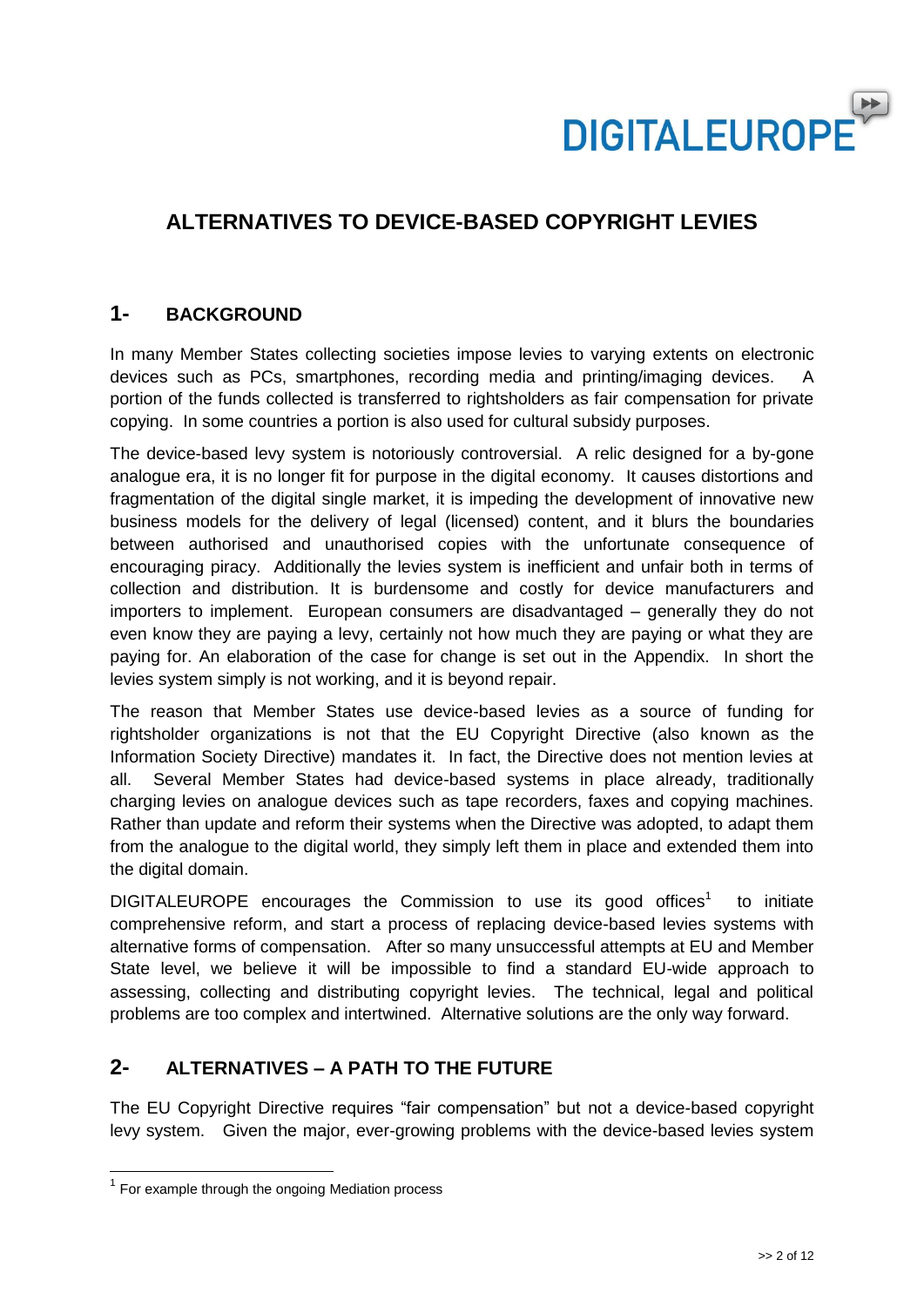

in the digitally connected world as discussed in more detail in the Appendix, DIGITALEUROPE believes it has become necessary to consider other alternative and fairer compensation solutions better suited to the digital world. Alternative systems may, to a certain extent, be left to the discretion of Member States to devise and implement nationally, provided they align with single market principles.

In compliance with article 5.2(b) of the EU Copyright Directive, such systems would allow for artists and creators to be compensated fairly for acts of private copying which cause more than minimal harm to rightsholders in the digital era, without impeding the digital content ecosystem.

Outdated device-based levy schemes are a remnant from the analogue era even though they are still applied in some European Member States in the current digital economy.

**DIGITALEUROPE believes that the higher policy objective must now be to define a path towards commercially realistic alternative solutions, aligned with digital single market principles and conducive to a dynamic legitimate licensing environment that permits and encourages innovation and experimentation in new business models.**

Encouraging such alternative systems will not only ensure fair and reliable compensation for creators, but also more and better legal offers of content for consumers and thereby discourage piracy, while allowing the ICT industry in Europe to flourish in a truly unified market. In short, alternative solutions are without doubt a win-win scenario for all.

Below are a number of viable concrete suggestions for alternative compensation models more suited to the digitally connected online world than device-based levies. These examples are not intended to be exhaustive, but to illustrate the potential for alternative systems and to stimulate a more structured discussion at European level following the debates and studies that have taken place in a number of Member States. Alternatives to device-based levies have already been implemented or are being proposed at least in Estonia, Finland, Ireland, Netherlands, Norway, Spain, and UK.

### **3- 'PRICED INTO PURCHASE' OPTIONS 2**

#### **3- 1- Licensing, not Levies**

 $\overline{\phantom{a}}$ 

In this model it is assumed that normal use of the content by the consumer, including all copies which they may make for private use, is already included in the purchase price, with rightsholders being compensated by receiving payment from the purchase price at already commercially negotiated rates. Licence agreements between publishers and rightsholders depend on market forces and bilateral commercial negotiations. Currently different licence agreements may permit different levels of usage, which in turn may impact the royalty a rightsholder can legitimately expect to receive. Nevertheless, a fundamental principle should

 $2$  The President of IFPI acknowledged some time ago that a levy would not be necessary in the case of a 'priced into purchase' model, see e.g. Nueva Economia, El Mundo, 28 April 2002.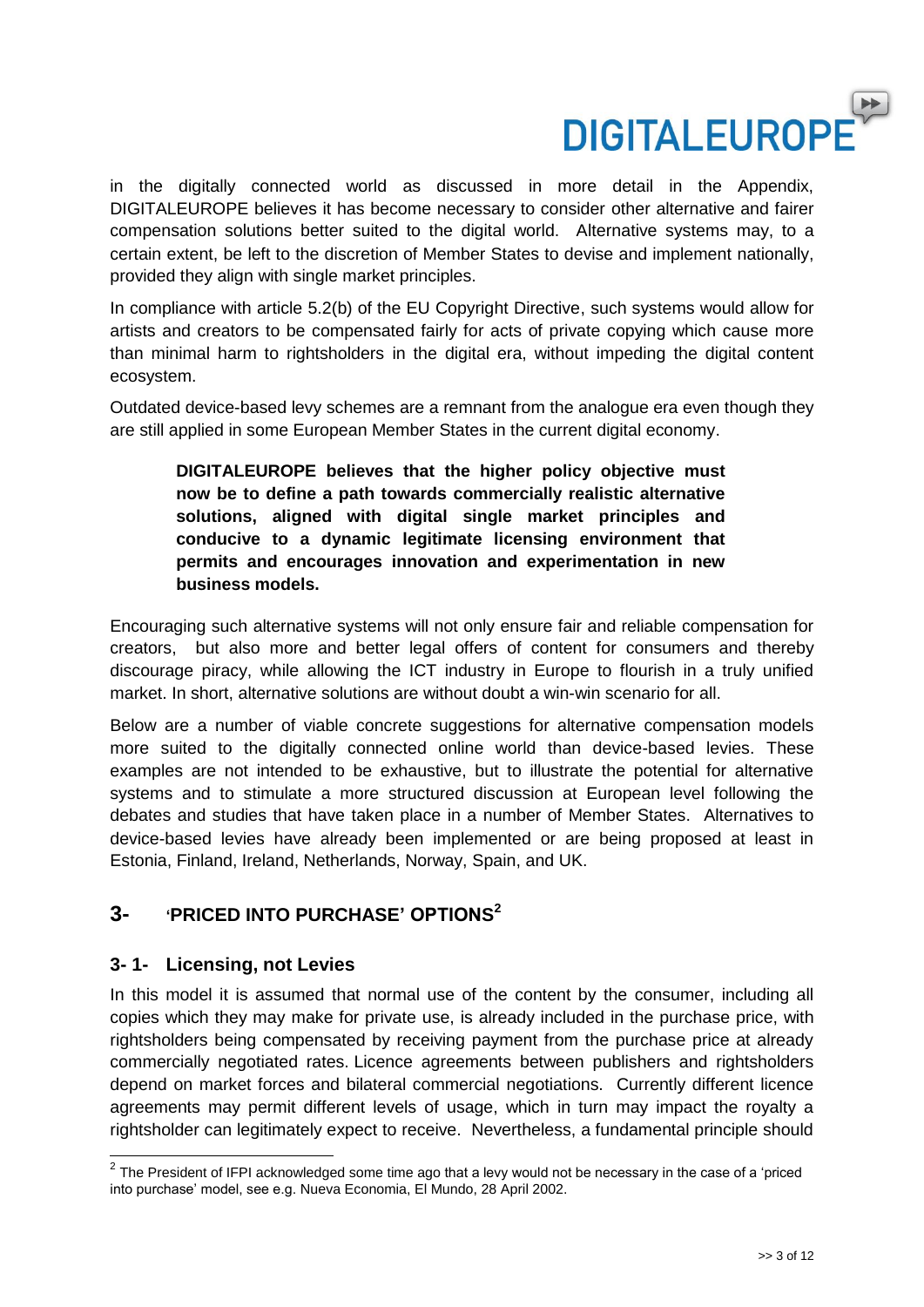

be that the scope of any license should be able to encompass acts classed as, or claimed to be, private copying. In other words private copying should clearly be licensable and once licensed exhaust any additional claim to fair compensation specifically by way of levies.

Reflecting this line of thinking, the UK and Irish governments are proposing to implement a private copy exception without levies. Specifically, the UK evaluation is that a narrow scope of private copying (format shifting) causes minimal harm to rightsholders and therefore does not require supplementary compensation over and above what is already paid to rightsholders as an integral component built into current retail pricing models.

In countries such as the UK where there are no copyright levies at all, digital content sales are much stronger than in similar economies with device levies; 2009 data shows per capita consumption of digital music at €5.15 in the UK, €2.30 in France and €2.05 in Germany. In those countries where there are no levies, it appears that consumers benefit from more legal offers and rightsholders benefit from increased license revenues.

A report<sup>3</sup> by Oxera for Nokia suggests that the EU economy would benefit by up to  $\epsilon$ 1.8bn per annum if licensing was encouraged and device-based levies were phased out. By enabling and encouraging consumers to legally purchase access to copyrighted content the market in legitimate digital content would be stimulated and would grow, with €626m of the gain accruing to rights holders due to a consequential increase in the market size, without increasing royalties.

#### **3- 2- Payment closer to end-user**

Although this option is not, strictly speaking, an alternative to device-based levies as such, we nevertheless offer it as an alternative to the current system recognizing that it may be more politically attractive and realistic at least in Member States that are absolutely wedded to the notion of device-based levies.

Currently, device-based levies are paid by intra-community importers, creating major fragmentation of the internal market. To illustrate this, Amazon stopped ICT product shipments from Germany to Austria because it was forced to pay the levy both in Germany and in Austria, without being able to recuperate the German levy, so creating a double taxation situation.

In addition, the system as currently designed, is not allowing the proper application of the CJEU *Padawan* decision, because the importer is unable to predict the nature of the final customer (private or business), so that it is not possible to exempt business users who should not pay the levy as they are not making copies for private use. A refund system to the final customer would be unmanageable therefore an ex-ante exemption should be favoured over reimbursement.

A system whereby liability to pay the levy is shifted further down the supply chain, as close to the end user as possible, would help solving two key aspects: the fragmentation of the single

 <sup>3</sup>Oxera study "Is there a case for copyright levies?" (May 2011)[: http://www.oxera.com/main.aspx?id=9481](http://www.oxera.com/main.aspx?id=9481)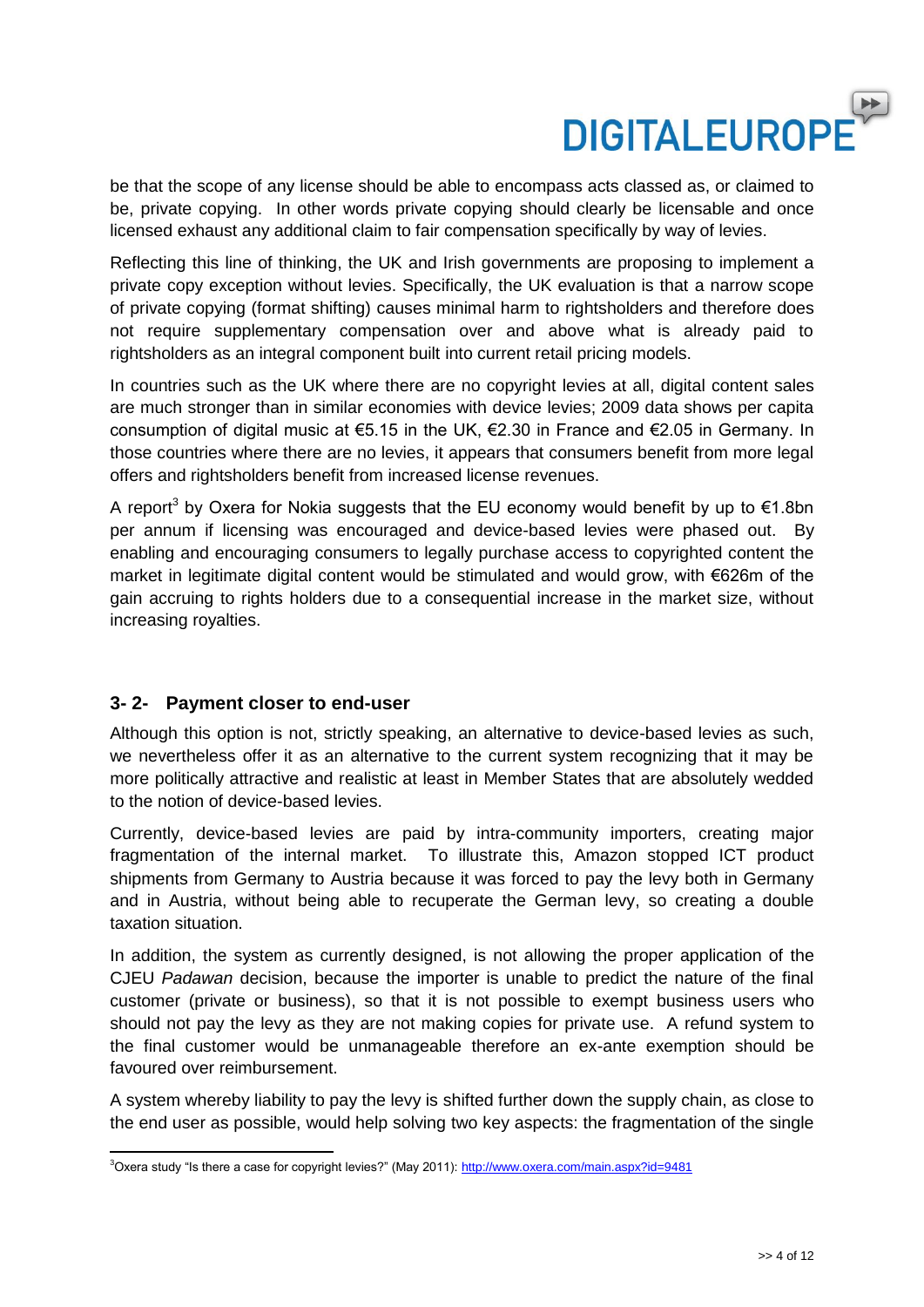

market and the exemption of business users. First, products would freely circulate within the EU and the levy would be paid only in the country of final purchase avoiding issues of double taxation. Second, the lower level in the supply chain (e.g. point of sale) is in a position to assess whether the final costumer is a private person or not and can execute an upfront exemption for business customers, without unnecessary reimbursements and associated administrative burden.

### **4- PUBLIC FUNDED OPTIONS**

#### **4- 1- State budget**

Both Norway and, since 1 January 2012, Spain have a system of providing funding to creators through the state budget. In Estonia the Minister of Culture has indicated that he will make a proposal to compensate private copying from the state budget.

In Spain the private copy exception continues to exist and the economic compensation for acts of private copying will be provided through the state budget on the basis of an assessment of actual harm to rightsholders.

Norway compensates for legitimate private copying through the state budget, where harm is determined through usage studies. The national budget for 2012 has allocated NOK 42.4m or €5.5m for this purpose. Norwaco, an umbrella organisation for authors, performing artists and producers, distributes the amount allocated from the state budget to its [member](http://www.norwaco.no/eng/About-Norwaco/Member-Organisations)  [organisations](http://www.norwaco.no/eng/About-Norwaco/Member-Organisations) and to rightsholders in the European Economic Area (EEA).

Member States that chose to collect compensation for private copying through the state budget could assign the funds to Collecting Societies for re-distribution to artists and creators if they did not want the administrative burden of managing distribution themselves.

#### **4- 2- Radio and television fee**

In some Member States consumers pay a fee for receiving TV and radio broadcasts. In Member States where this exists, such a broadcast fee could be repurposed to give a broader mandate to support cultural activities in that Member State. Systems such as France's 'Redevence Audiovisuelle' illustrate how collection systems can function. This system collects circa €2 billion per annum for the benefit of public television and radio stations. Its mandate could be broadened to compensate for harm caused by private copying.

In Finland key stakeholders Nokia, Teosto, Sanomat and IFPI jointly made a public statement in May 2012 supporting use of the television fee (YLE-payment) for compensating private copying. Earlier a review carried out for the Ministry of Culture by Arne Wessberg (former CEO of the Finnish broadcasting company YLE and former president of EBU, European Broadcasting Union) proposed that the compensation collection scheme should be linked to a communications fund instituted on the basis of the current State Television and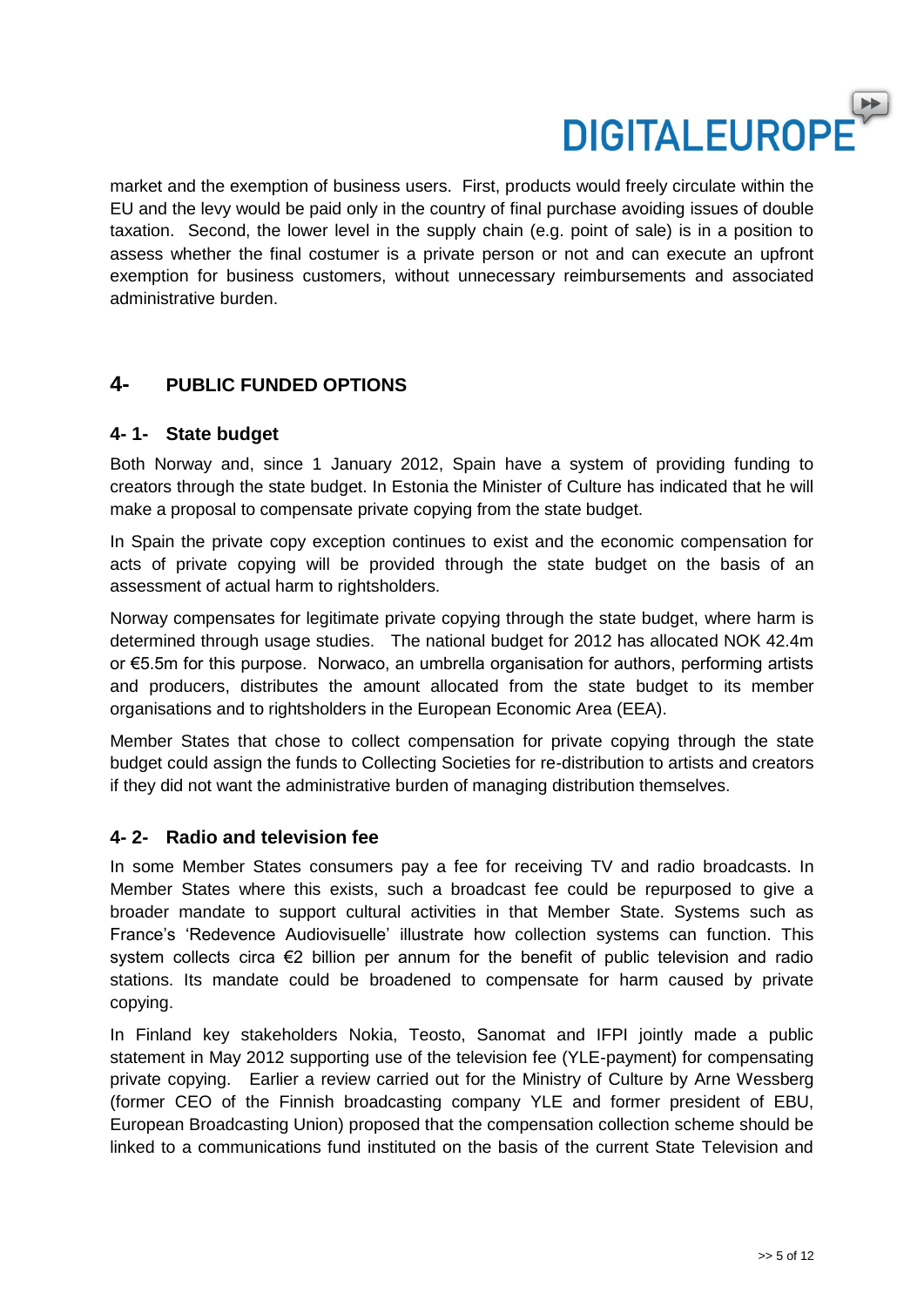

Radio Fund into which income from the auction of frequency domains as well as television fees would be channelled.

### **4- 3- R&D funding**

Funding for the creative sector has often been thought of as subsidy rather than investment. Vehicles such as the private copy levy have been used to collect a subsidy rather than for their true fundamental purpose of compensating for any harm to rightsholders arising from private copying. In order to ensure the continued dynamism of the creative sector in the EU it would be preferable to provide proper innovation funding to the creative sector to promote investment and innovation in new business models, rather than a covert subsidy that distorts the market.

Such funding might take the form of grants from EU funds such as the 'Creative Europe' Programme - see below - or from Member State level innovation funds.

#### **4- 4- EU fund**

EU initiatives such as the Creative Europe Programme<sup>4</sup> would allocate more than €900 million (2014-2020) in support of the cinema and audio-visual sector and almost €500 million for culture. The plans also include a new financial guarantee facility worth more than €210 million, which would enable small operators to access bank loans.

This new programme would follow on from the current Culture, MEDIA, and MEDIA Mundus programmes. EU initiatives such as these would be a suitable source of funding for Member States' cultural initiatives in place of device-based levies.

#### **4- 5- Dedicated lottery**

Some sectors (for example health and sport) receive funding from lottery programs. These may be general lotteries, or lotteries tailored to those wishing to explicitly support a particular field. Additional funding for the creative sector and cultural pursuits generally could be drawn from a lottery scheme tailored specifically to supporting cultural interests and which would attract interest from the general public keen to support cultural initiatives. This would have the benefit of transparency as punters would know their money was being used directly for subsidising cultural activities.

All of the above public funding options examples would be suitable alone or in combination for substituting levy income both in respect of compensating harm as well as cultural subsidy, where applicable. However, it should be noted that EU law requires fair compensation for acts of private copying only if there is more than minimal harm caused to the legitimate rightsholder. Where there is no harm, or harm is minimal, no compensation is due so in that case any funding should be transparently labelled and seen explicitly as innovation and creativity funding or subsidy and collected and distributed accordingly. Should there be

<sup>4</sup> [http://ec.europa.eu/culture/news/creative-europe\\_en.htm](http://ec.europa.eu/culture/news/creative-europe_en.htm)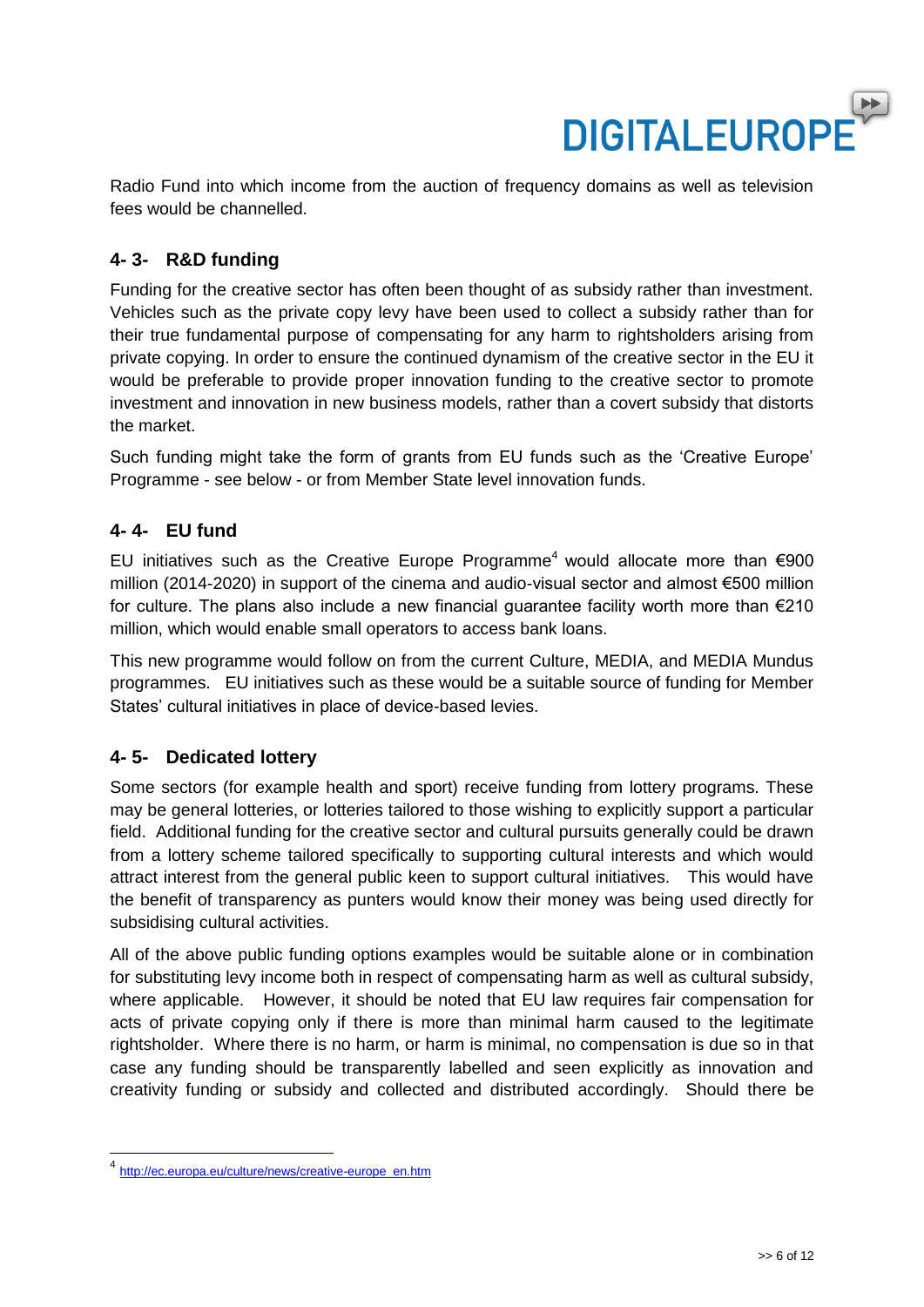

harm, the level of harm and relevant compensation should be analysed and determined at Member State level.

### **5- ACCESS OVER OWNERSHIP - A KEY TREND**

An increasing number of content services deliver music and video to consumers by streaming ("access") from the cloud, made possible by increasing availability of broadband connections, wired and wireless. In this model, the content is not permanently copied to any local medium (hence no "ownership"), but rendered directly from the internet. In other words, in the cloud environment, digital content is increasingly being delivered in ways that are less reliant on the reproduction right, with respect to which the right of private copying is relevant. As such streaming services gain share in relation to other forms of distributions (physical, download), any rationale for collecting levies on devices is naturally eroded.

This is because, from a legal perspective, the private copy exception applies only to the "reproduction right" within the meaning of the 2001 Copyright Directive. Consequently it is widely accepted that the private copying exception does not apply in the case of streaming where no reproduction right is implicated and consequently, neither do the provisions in Article 5.2(b) of that Directive relating to "fair compensation" for private copying. In other words levies naturally have a diminishing legal basis in the domain of streaming where there is no reproduction.

Furthermore, it has to be pointed out that in the context of the cloud and streaming, licensing of content is broadly working well. Licensing is in fact a well-functioning market compensation tool well-suited to the cloud. Consumption of music is readily compensated through the price already paid for licensing and no further compensatory payments are necessary.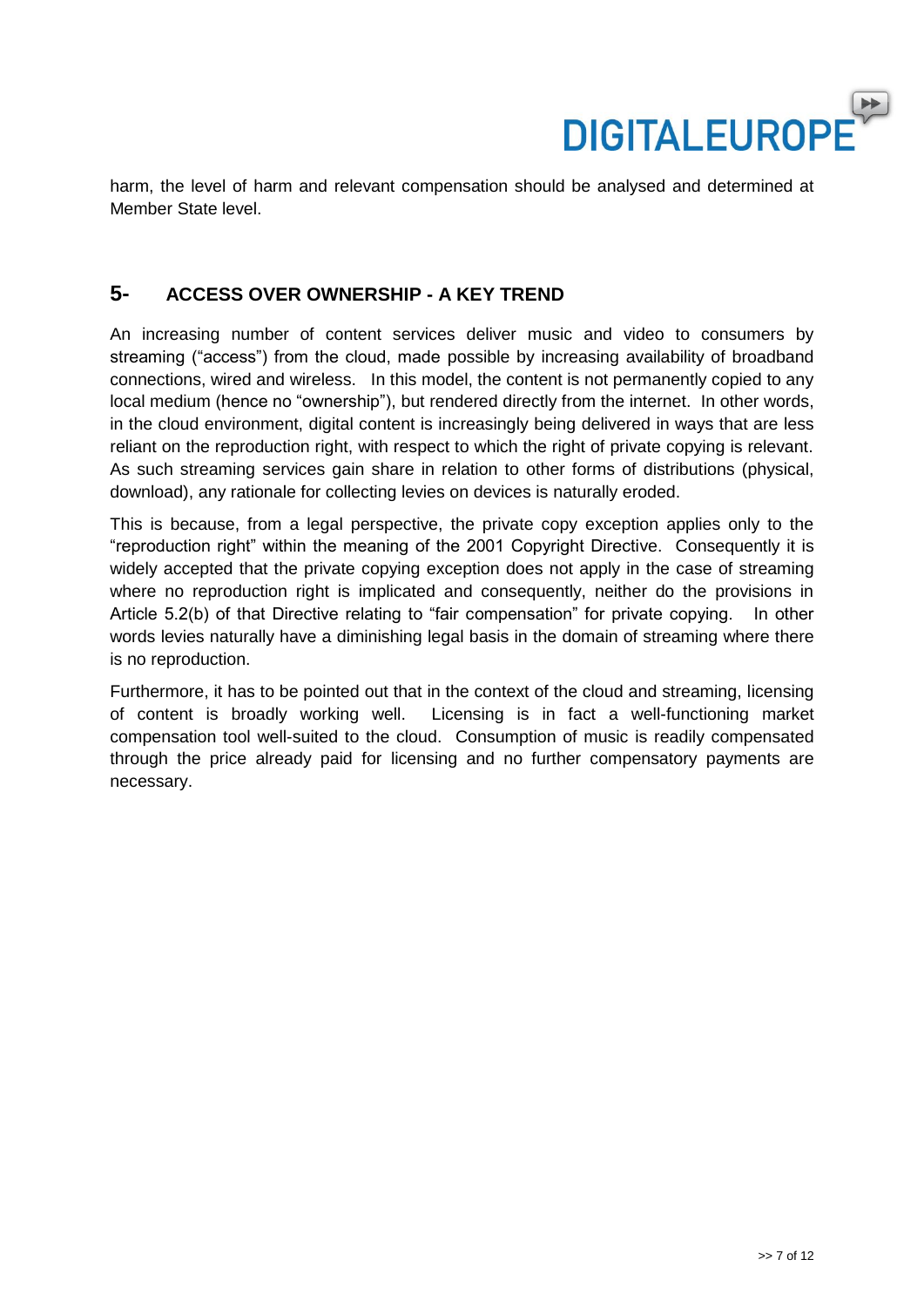

## **APPENDIX**

#### THE CASE FOR CHANGE

As said in the main paper, the device-based levy system is simply not working. It is not fit for purpose in the digital era, and is beyond repair. It causes distortions and fragmentation of the digital single market, it is impeding the development of innovative new business models for the delivery of legal (licensed) content, and it blurs the boundaries between authorised and unauthorised copies with the unfortunate consequence of encouraging piracy. Additionally the levies system is inefficient and unfair both in terms of collection and distribution. It is burdensome and costly for device manufacturers and importers to implement. European consumers are disadvantaged – generally they do not even know they are paying a levy, certainly not how much they are paying or what they are paying for.

The lack of modernization of the fair compensation system in the digital era is the fundamental reason for the ferociously difficult problems encountered today, which the European Commission is now seeking to address. The levies systems operated in the various countries are mutually inconsistent and contradictory.

Despite numerous attempts at European and Member State level, there is still no consistent application of the exceptions to the exclusive right of reproduction set out in the Directive. There is no clear concept of how 'fair compensation' might be defined. There is no agreed way to measure actual or potential harm to rightsholders arising from reproductions within the scope of the exceptions. There is no agreed way to categorise devices and products, and there is no consistent process for determining what products should be levied and at what rates.

It is not possible to agree on what constitutes fair compensation. Even those Member States that operate levies systems cannot agree on how to define the concept of fair compensation.

The result is politically negotiated rates that differ significantly from one Member State to another and on an arbitrary range of products, collected with varying degrees of efficiency, producing dramatically different levels of income for collecting societies, and fragmenting the internal market for digital products. These differences are not justified by differences in interpretation of the exception, harm assessment, or copying practices. The differences are simply a function of variations in national laws, in historical levels of collections, and political bargaining power.

The basic problem of assessing copyright levies on digital products is that digital devices and networks make no distinction between content that is copyrighted and potentially relevant for fair compensation (music, film and literature), and all manner of professional and private content (private photos/videos, administrative documents, PowerPoint presentations) which is clearly not relevant for compensation. These are multi-function, all-purpose devices, and assessing exactly how each type of device is used is impossible.

Furthermore, digital technology evolves at a rapid pace. Different types of device and media continue to emerge, and categories of device become more and more difficult to define. The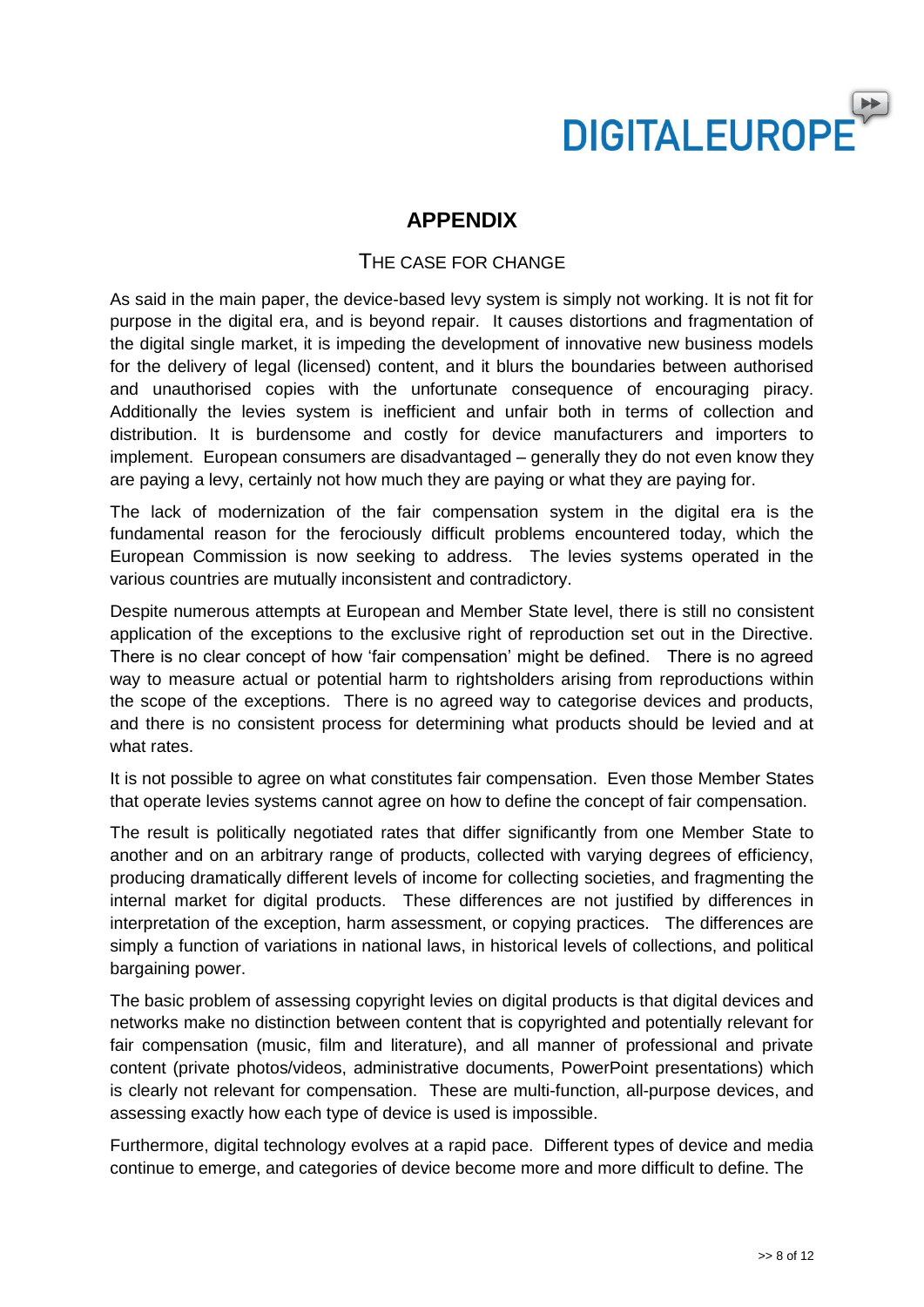

proliferation of devices ranging from desktop or laptop PCs, to various forms of tablets, to mobile phones and smartphones is the most obvious example. It would be impossible to devise a set of definitions and categories that can be updated and adapted quickly enough to be useful. Yet, a European levies system would have to do just that.

Then, we add Digital Rights Management (DRM)/Technical Protection Measures (TPM) to the mix. The Directive specifically requires fair compensation to take into account their application or non-application. Some content, such as DVDs, are copy protected. Video on demand (VOD) services let users rent/buy films and do not allow private copying. Online music tracks are sold under license and using technical protection. Even though the TPM provisions were introduced in 2001, no Member State has found a way to implement them in a way that allows levies to be adjusted. Most devices and recording media can be used to store and copy both protected and unprotected works. The devices allow content to be delivered and rendered in protected formats, precluding or limiting copying according to policies set by the content distributor. The devices also allow management of content that is not protected. As yet, no system has been devised for taking DRM/TPM into account in any meaningful way. The result is the legitimate challenge to the levies system of double (even multiple) payment.

Finally, it is worth noting that digital content is increasingly delivered in ways that do not involve private copying at all, and new business models are emerging all the time. An increasing number of content services deliver music or video to consumers by streaming. This is made possible by increasing availability of broadband connections, wired and wireless. In this model, the content is not copied to any local medium, but rendered from the Internet. As these services gain share and replace other forms of distributions (physical, download), the justification for collecting levies on devices is undermined.

In short, the device-based levies system in Europe simply is not working, and it is beyond repair.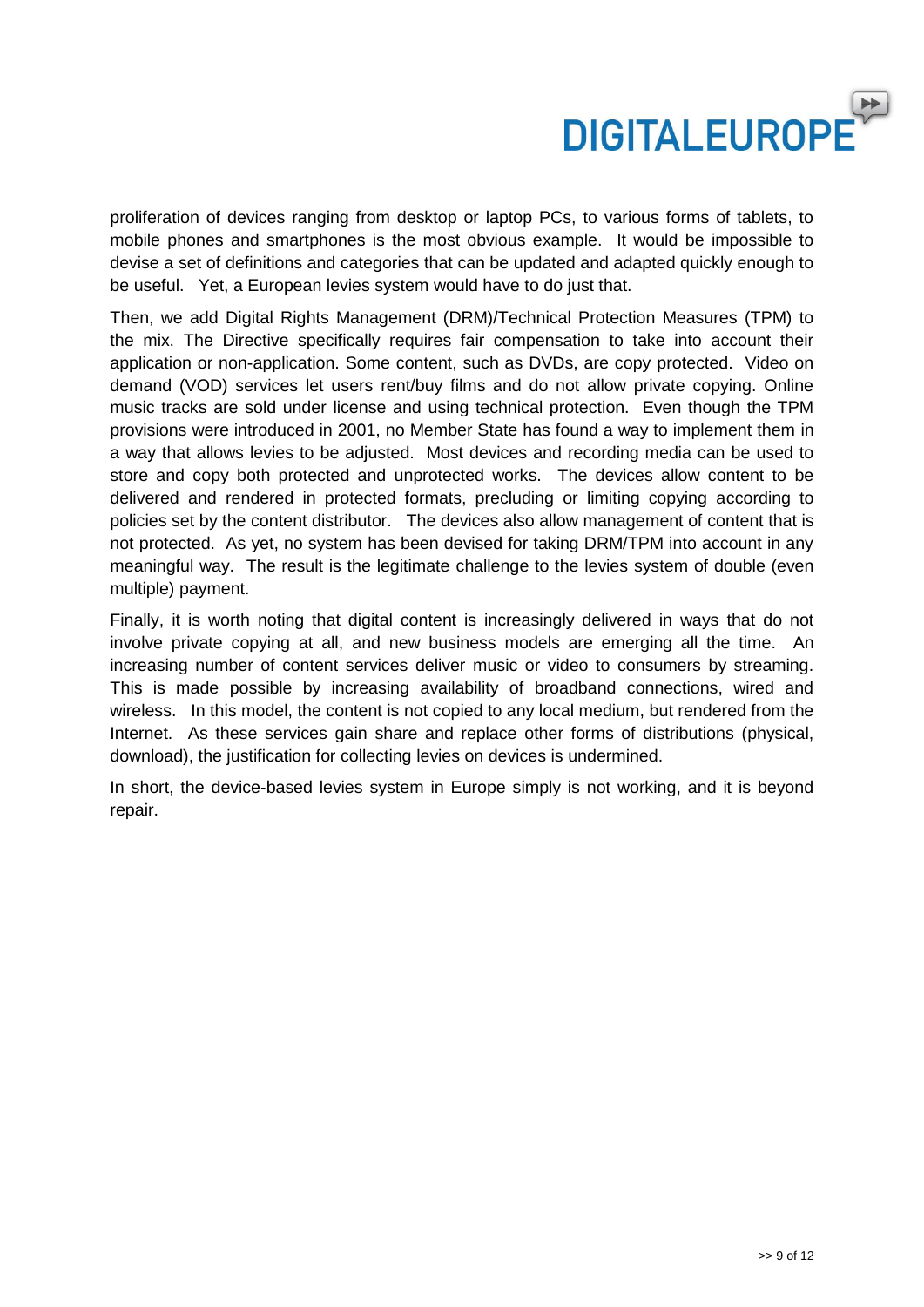

# **Mediation – a Path to the Digital Future**

The current mediation process is an excellent opportunity for charting a path away from device-based levies towards alternative and fairer compensation solutions fit for the digital era. This could build on the existing EU Copyright Directive 2001/29/EC, not change it, meaning that the Copyright directive itself would not need amendment.

In order to better align with the single market, a valuable outcome of the mediation process would be a recommendation for Member States to implement an alternative to device-based levies within a specified number of years, e.g. 3 years, and during this transitional period Member States should collect a gradually reducing amount through device-based levies. If there is a shortfall from actual measured harm to rightsholders, which is more than minimal, then this may be collected locally from alternative compensation.



# **Fair Compensation over the transitional period**

Note: It is up to Member States to choose the rate of change during the transitional period

Such a recommendation from the mediator would enable a gradual move away from devicebased levies where individual Member States may choose their own rate of change during the transitional period rather than imposing any kind of "big bang". Any shortfall as a consequence of reducing levy income may be collected through alternative means during the transitional period. The annual cumulative amount would be determined (capped) based on actual harm and of course the minimal harm principle must still apply in accordance with the existing Copyright Directive.

Importantly, a recommendation from the mediator framed in this way would be permissive not prescriptive, in that Member States can choose what form of alternatives to implement.

The recommendations from the mediator could also address the issue of cultural subsidy recognising that in some Member States a component of levy revenues is traditionally used for cultural funding. In such cases it would be prescribed that during the transitional period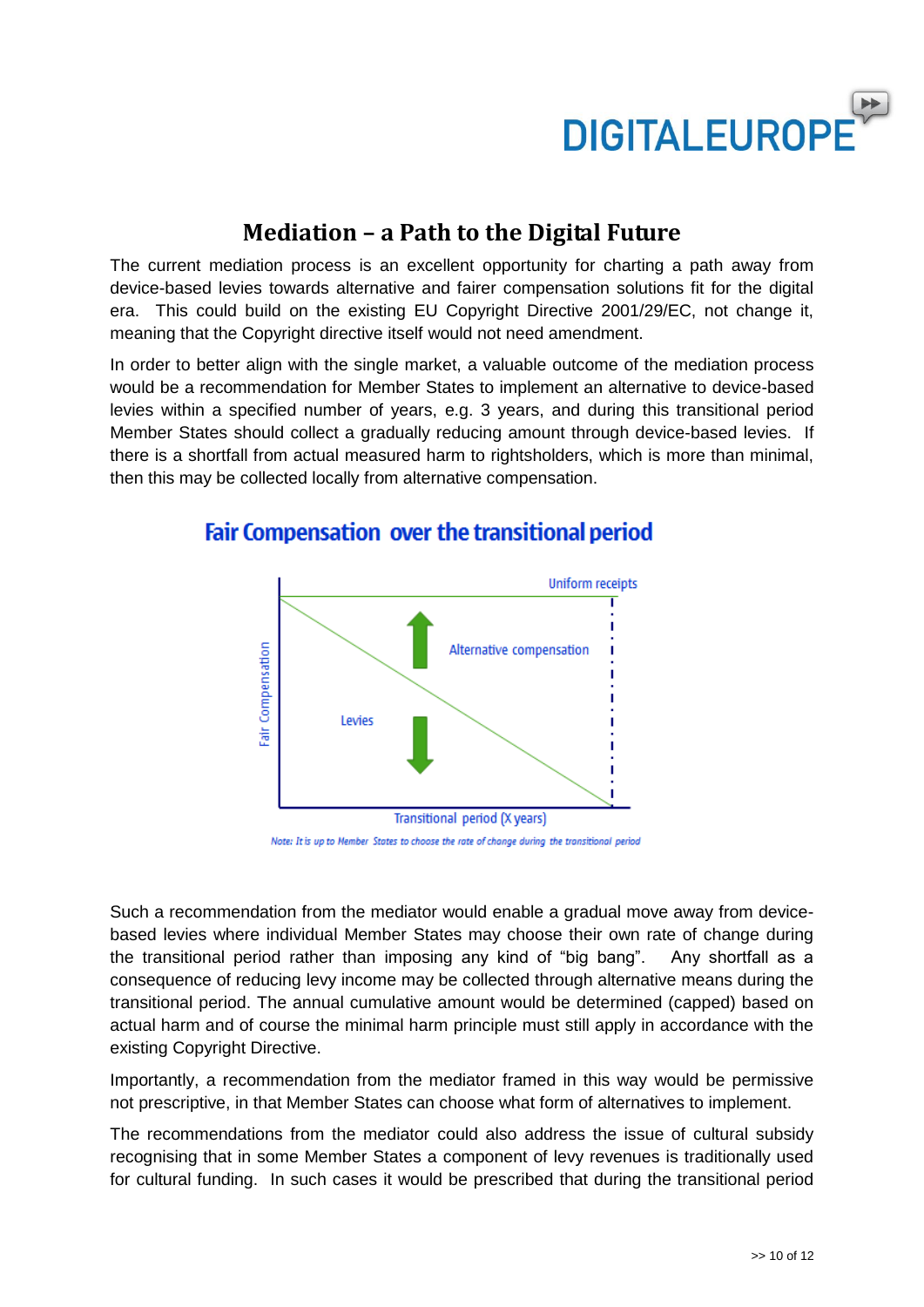

there would be a gradual move towards the cultural component being paid instead by the Member State, e.g. from a central state budget. The substitute amount would be determined unilaterally by the Member State, and there would be no limit on the amount that could be collected this way, at the same time recognising that cultural funding generally will include many other sources. There would be no obligation on Member States that currently do not use levy revenues for cultural funding, or even on those that do, to implement the cultural component.